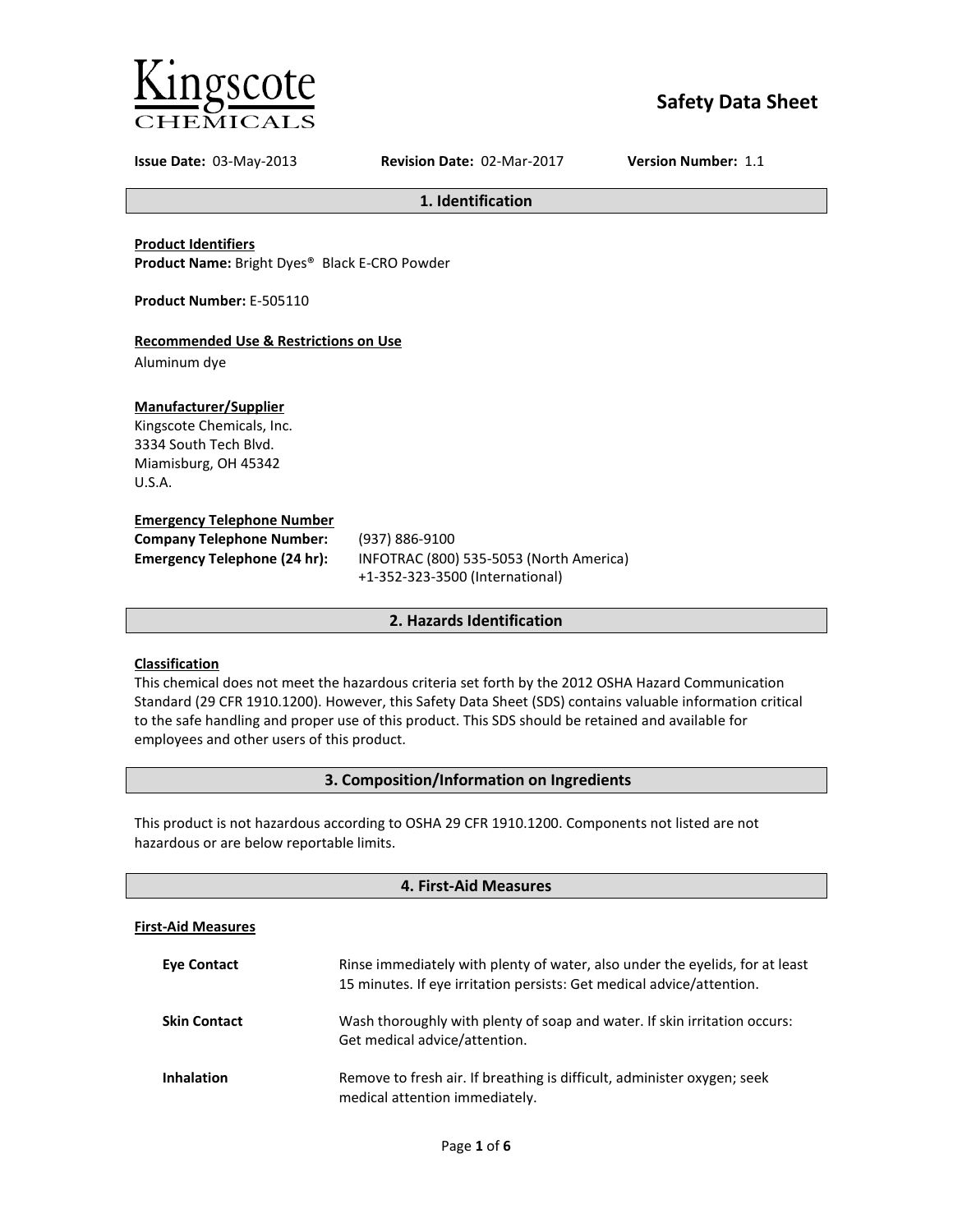**Ingestion** Rinse mouth. DO NOT induce vomiting. Drink plenty of water. Never give anything by mouth to an unconscious person. Get medical attention if large quantities were ingested or if nausea occurs.

#### **Most Important Symptoms and Effects**

**Symptoms** Will cause staining of the skin on contact. May cause eye irritation. Inhalation of dust may cause respiratory irritation. Ingestion may cause urine to be a black color until the dye has been washed through the system.

#### **Indication of Any Immediate Medical Attention and Special Treatment Needed**

**Notes to Physician** Treat symptomatically.

#### **5. Fire-Fighting Measures**

#### **Suitable Extinguishing Media**

Water spray (fog). Carbon dioxide (CO2). Dry chemical. Regular foam.

#### **Unsuitable Extinguishing Media**

Not determined

#### **Specific Hazards Arising from the Chemical**

Remote possibility of dust explosion. Burning may produce oxides of carbon and nitrogen (NOx).

### **Protective Equipment and Precautions for Firefighters**

Wear self-contained breathing apparatus pressure-demand, MSHA/NIOSH (approved or equivalent) and full protective gear.

# **6. Accidental Release Measures**

#### **Personal Precautions, Protective Equipment and Emergency Procedures**

| <b>Personal Precautions</b>      | Use personal protective equipment as recommended in Section 8.                                                    |
|----------------------------------|-------------------------------------------------------------------------------------------------------------------|
| <b>Environmental Precautions</b> | Prevent from entering into soil, ditches, sewers, waterways and/or<br>groundwater. See Section 12 and Section 13. |

#### **Methods and Material for Containment and Cleaning Up**

| <b>Methods for Containment</b> | Prevent further leakage or spillage if safe to do so.                                 |
|--------------------------------|---------------------------------------------------------------------------------------|
| <b>Methods for Cleaning Up</b> | Sweep up and collect into suitable containers for disposal. Flush area<br>with water. |

# **7. Handling and Storage**

#### **Precautions for Safe Handling**

| <b>Advice on Safe Handling</b> | Handle in accordance with good industrial hygiene and safety practices. |
|--------------------------------|-------------------------------------------------------------------------|
|                                | Use personal protection recommended in Section 8. Avoid contact with    |
|                                | skin, eyes, or clothing. Avoid breathing dusts. Contaminated clothing   |
|                                | should be thoroughly cleaned before reuse.                              |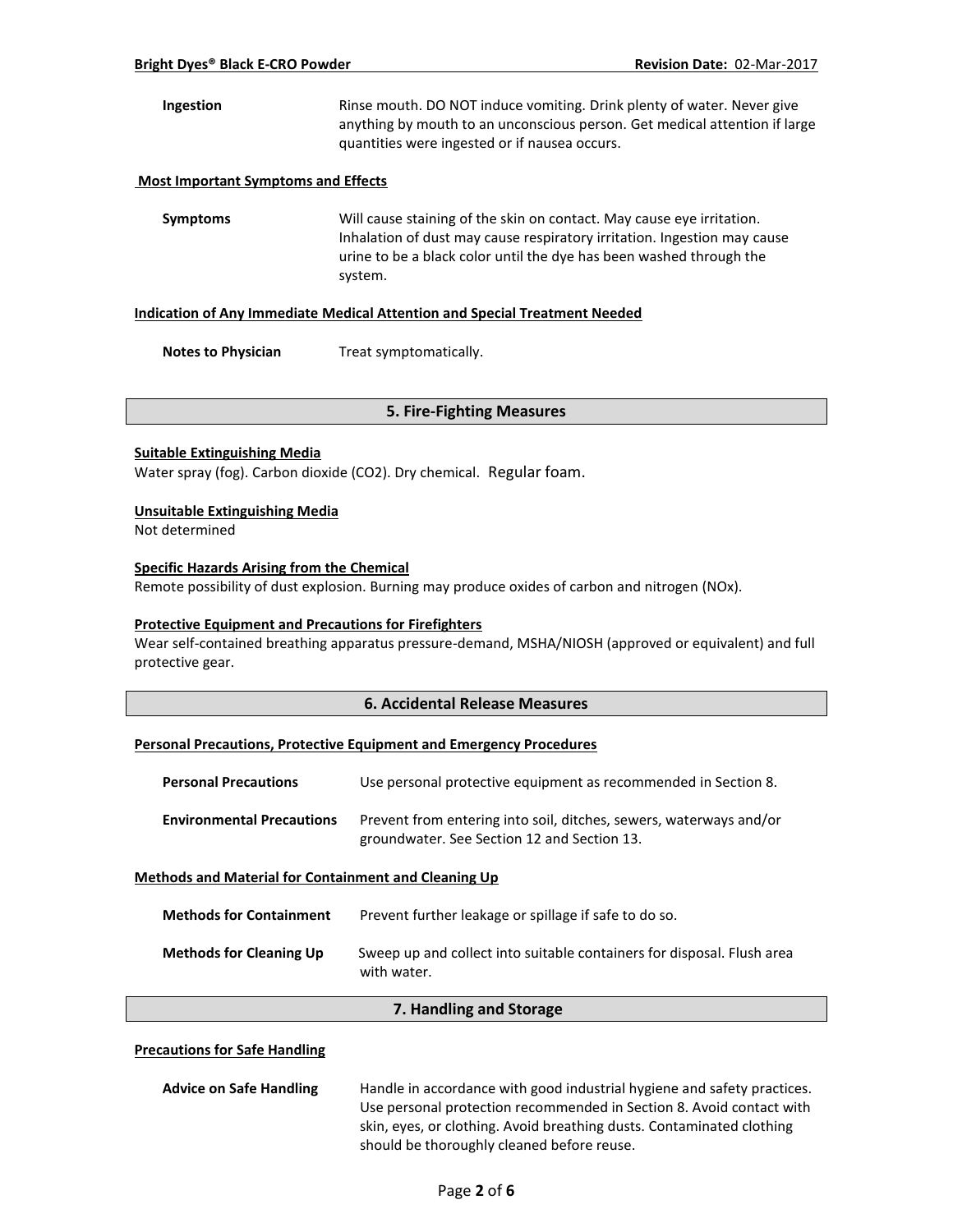# **Conditions for Safe Storage, Including Incompatibilities**

| <b>Storage Conditions</b>     | Keep container tightly closed and store in a cool, dry, and well-<br>ventilated area. Store away from heat, sparks, open flame or any other<br>ignition source. |
|-------------------------------|-----------------------------------------------------------------------------------------------------------------------------------------------------------------|
| <b>Incompatible Materials</b> | None known based on information supplied.                                                                                                                       |

# **8. Exposure Controls / Personal Protection**

#### **Exposure Guidelines**

This product, as supplied, does not contain any hazardous materials with occupational exposure limits established by the region specific regulatory bodies.

#### **Engineering Controls**

Ensure adequate ventilation, especially in confined areas. Eyewash stations. Showers.

#### **Individual Protection Measures, Such as Personal Protective Equipment:**

| <b>Eve/Face Protection</b>        | Avoid contact with eyes.                                                |
|-----------------------------------|-------------------------------------------------------------------------|
| <b>Skin &amp; Body Protection</b> | Rubber gloves. Suitable protective clothing.                            |
| <b>Respiratory Protection</b>     | Use NIOSH-approved dust mask if dusty conditions exist.                 |
| <b>Hygiene Measures</b>           | Handle in accordance with good industrial hygiene and safety practices. |

# **9. Physical and Chemical Properties**

#### **Information on Basic Physical and Chemical Properties**

| <b>Physical State</b>            | Solid                     | Odor                  | None apparent  |
|----------------------------------|---------------------------|-----------------------|----------------|
| Appearance                       | <b>Black powder</b>       | <b>Odor Threshold</b> | Not determined |
| Color                            | <b>Black</b>              |                       |                |
| <b>Property</b>                  | <b>Values</b>             |                       |                |
| pH                               | $9.0 - 9.5$ (1% solution) |                       |                |
| <b>Melting/Freezing Point</b>    | Not applicable            |                       |                |
| <b>Boiling Point/Range</b>       | Not applicable            |                       |                |
| <b>Flash Point</b>               | Not applicable            |                       |                |
| <b>Evaporation Rate</b>          | Not applicable            |                       |                |
| Flammability (solid, gas)        | Non-flammable             |                       |                |
| <b>Upper Flammability Limits</b> | Not applicable            |                       |                |
| <b>Lower Flammability Limits</b> | Not applicable            |                       |                |
| <b>Vapor Pressure</b>            | Not applicable            |                       |                |
| <b>Vapor Density</b>             | Not applicable            |                       |                |
| <b>Relative Density</b>          | Not applicable            |                       |                |
| <b>Specific Gravity</b>          | Not applicable            |                       |                |
| <b>Solubility</b>                | Soluble in water          |                       |                |
| <b>Partition Coefficient</b>     | Not determined            |                       |                |
| <b>Auto-ignition Temperature</b> | Not determined            |                       |                |
| <b>Decomposition Temperature</b> | Not determined            |                       |                |
| <b>Viscosity</b>                 | Not determined            |                       |                |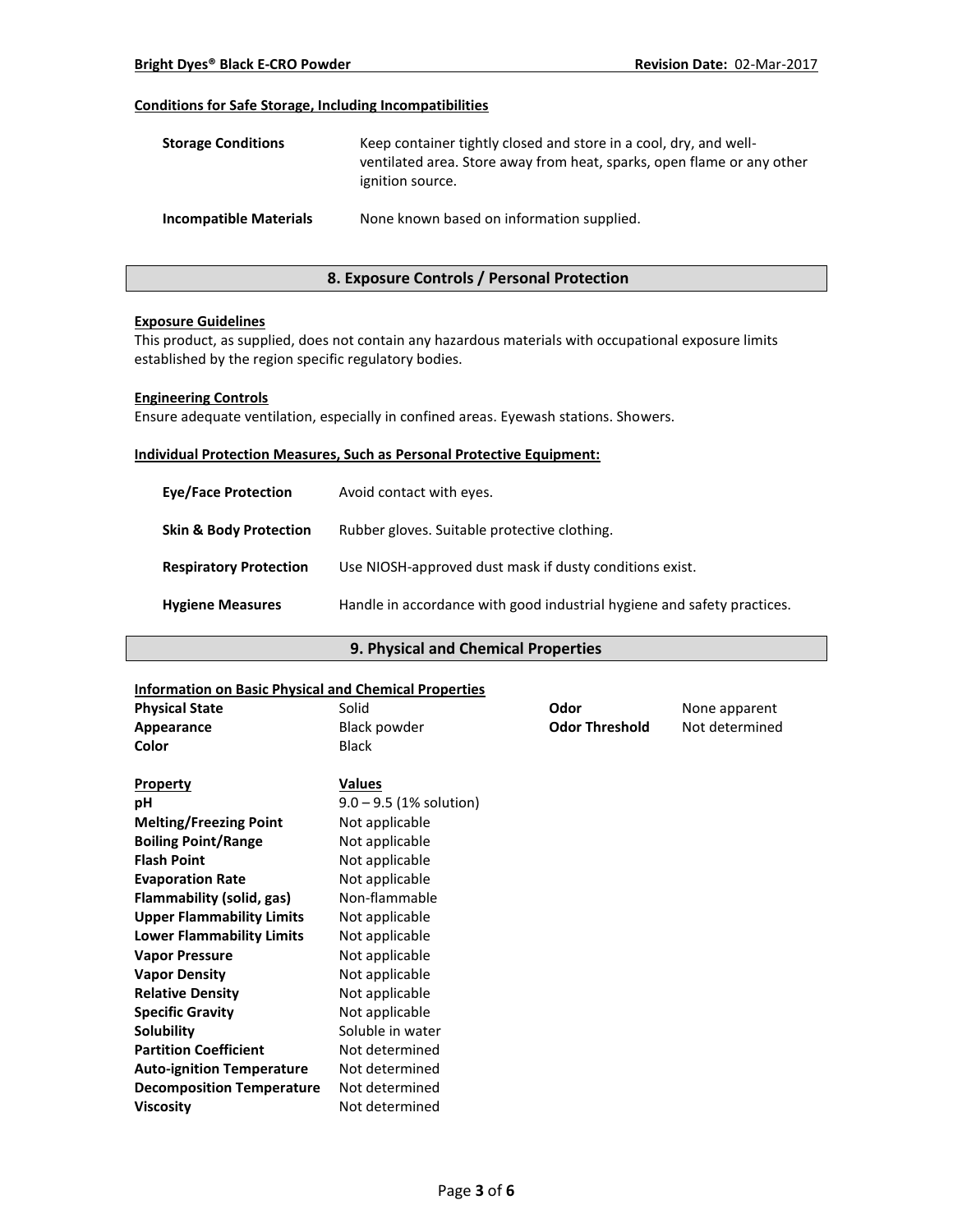# **10. Stability and Reactivity**

# **Reactivity**

Not reactive under normal conditions.

# **Chemical Stability**

Stable under recommended storage conditions.

#### **Possibility of Hazardous Reactions**

None under normal processing.

#### **Conditions to Avoid**

Keep out of reach of children.

#### **Incompatible Materials**

None known based on information supplied.

#### **Hazardous Decomposition Products**

Oxides of carbon and nitrogen (NOx).

# **11: Toxicological Information**

#### **Information on Likely Routes of Exposure**

| <b>Inhalation</b>   | Avoid inhalation of dust.            |
|---------------------|--------------------------------------|
| Ingestion           | Do not ingest.                       |
| <b>Skin Contact</b> | May cause an allergic skin reaction. |
| <b>Eye Contact</b>  | Avoid contact with eyes.             |

# **Delayed, Immediate, and Chronic Effects from Short- and Long-Term Exposure**

May cause an allergic skin reaction.

# **Numerical Measures of Toxicity**

Not determined

# **Symptoms Associated with Exposure**

See Section 4 of this SDS for symptoms.

# **Carcinogenicity**

| <b>NTP</b>  | None |
|-------------|------|
| <b>IARC</b> | None |
| <b>OSHA</b> | None |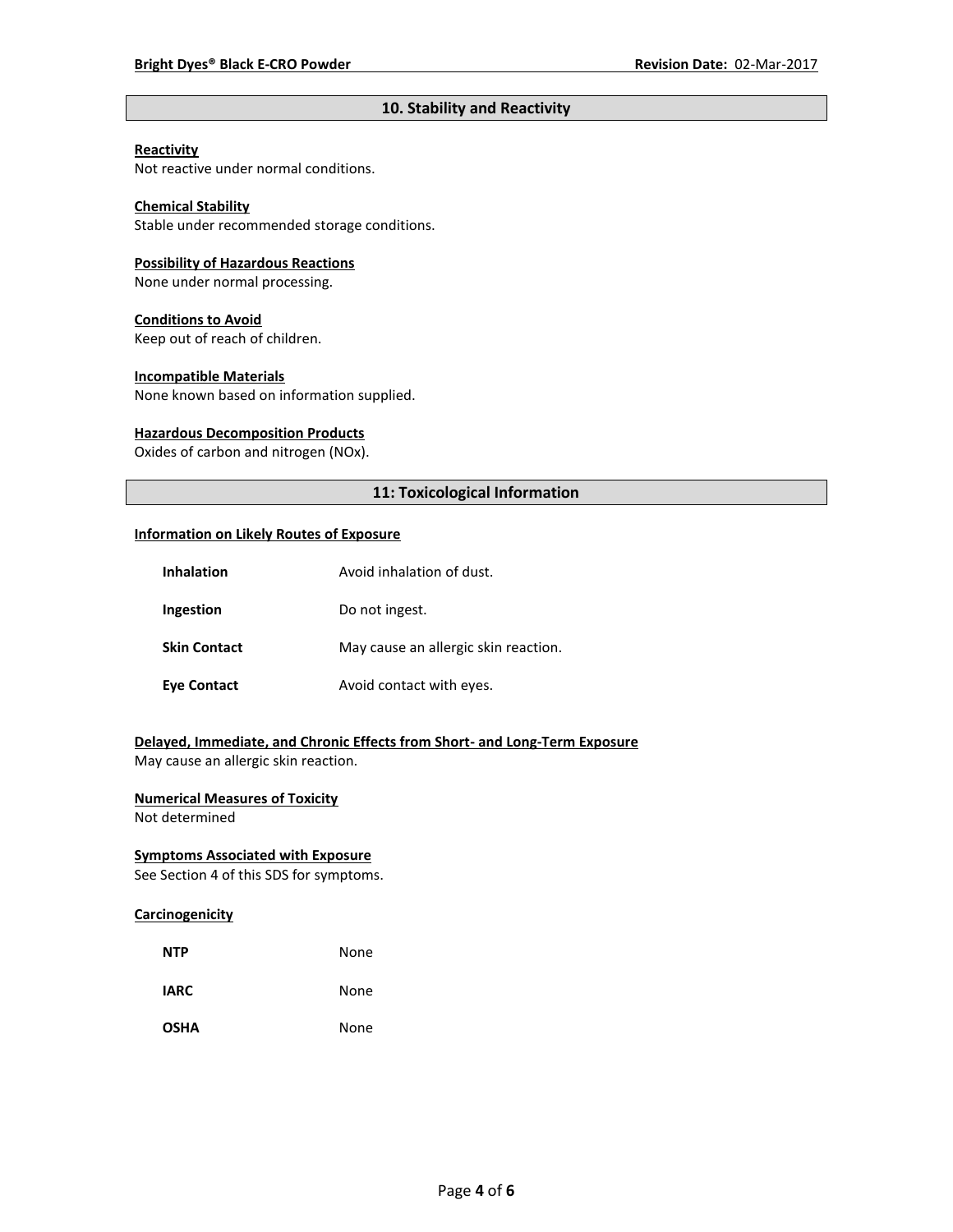#### **12. Ecological Information**

#### **Ecotoxicity**

This product is not classified as environmentally hazardous. However, this does not exclude the possibility that large or frequent spills can have a harmful or damaging effect on the environment.

#### **Component Information**

Not available

# **Persistence/Degradability**

Not determined

#### **Bioaccumulation**

Not determined

#### **Mobility**

Not determined

#### **Other Adverse Effects**

Not determined

#### **13. Disposal Considerations**

#### **Waste Disposal Methods**

Dispose of in accordance with federal, state, and local regulations.

#### **Contaminated Packaging**

Do not re-use empty containers.Dispose of containers in accordance with federal, state, and local regulations.

### **14. Transport Information**

#### **Note**

See current shipping paper for most up-to-date shipping information, including exemptions and special circumstances.

| DOT         | Not regulated |
|-------------|---------------|
| IATA        | Not regulated |
| <b>OMDG</b> | Not regulated |

#### **15: Regulatory Information**

#### **International Inventories**

Not determined

#### **U.S. Federal Regulations**

**CERCLA** This material, as supplied, does not contain any substances regulated as hazardous substances under the Comprehensive Environmental Response Compensation and Liability Act (CERCLA) (40 CFR 302) or the Superfund Amendments and Reauthorization Act (SARA) (40 CFR 355).